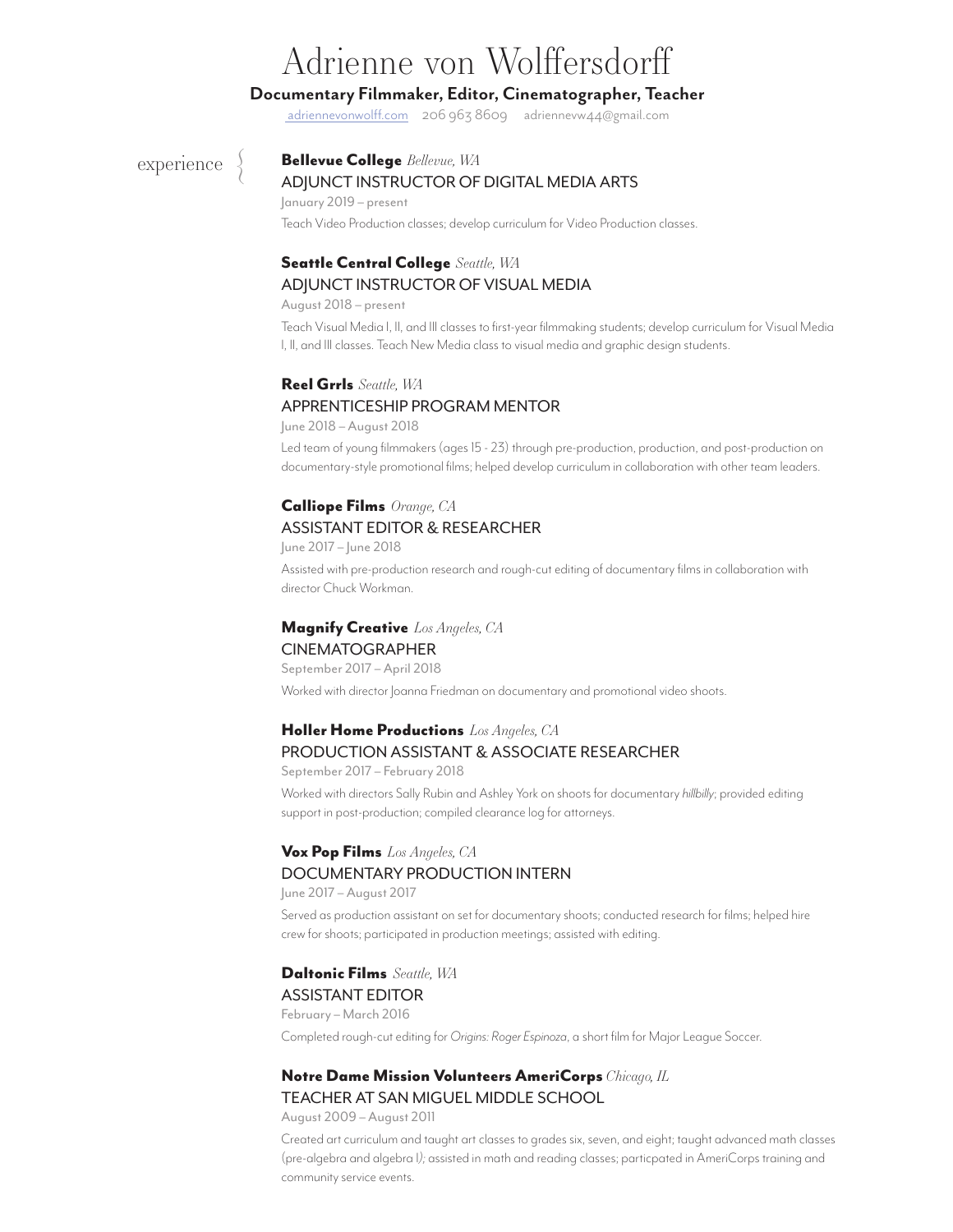freelance

# Council on American-Islamic Relations *Seattle, WA* VIDEOGRAPHER, PHOTOGRAPHER

October 2018 – January 2019

Provided videography and photography services for fundraising and community events.

# U.S. Department of State *Orange, CA* CINEMATOGRAPHER, CO-PRODUCER

May 2017

Created short documentary about local business run by immigrants for use on U.S. Department of State's "Share America" YouTube channel.

# American Institute of Indian Studies *Seattle, WA, and India* CINEMATOGRAPHER, EDITOR, CO-DIRECTOR

June 2015 – July 2016

Created promotional videos for nonprofit organization's language programs, archive centers, and fellowship program; created orientation video for incoming language students.

# Fighting Chance Seattle Martial Arts School *Seattle, WA* CINEMATOGRAPHER, EDITOR, DIRECTOR

May 2013 – November 2014

Created promotional videos and short documentary about women's self-defense workshop.

 $\left\{\right\}$ 

filmography *Lady Krishna* 2019 / 11 min A middle aged artist and punk rocker learns to follow her own creative spirit despite society's expectations. Film premiered at Northwest Film Forum's 2020 Local Sightings Festival. bit.ly/LadyKrishna | pw: LadyK

> **Out of the Shadows** 2018 / 28 MIN A theater class at California State University, Long Beach, tells the stories of undocumented immigrants from their community. Film was nominated for Best Documentary at 2019 Pasadena International Film Festival. bit.ly/shadowsdocumentary

*Drawn From Life* 2017 / 16 min A portrait artist in the UK uses his creative talents to share his experiences with mental illness. Film screened at three U.S. festivals. bit.ly/drawndocumentary

**The Memoir** 2017 / 18 MIN The filmmaker's 96-year-old grandmother struggles to finish a memoir about her childhood on a California cattle ranch. Film screened at five U.S. festivals. bit.ly/memoirdocumentary

*Fare Share* 2016 / 30 min Uber and Lyft drivers in Seattle share challenges and benefits of the emerging ride-share industry. Film screened at five U.S. festivals. bit.ly/faresharedocumentary